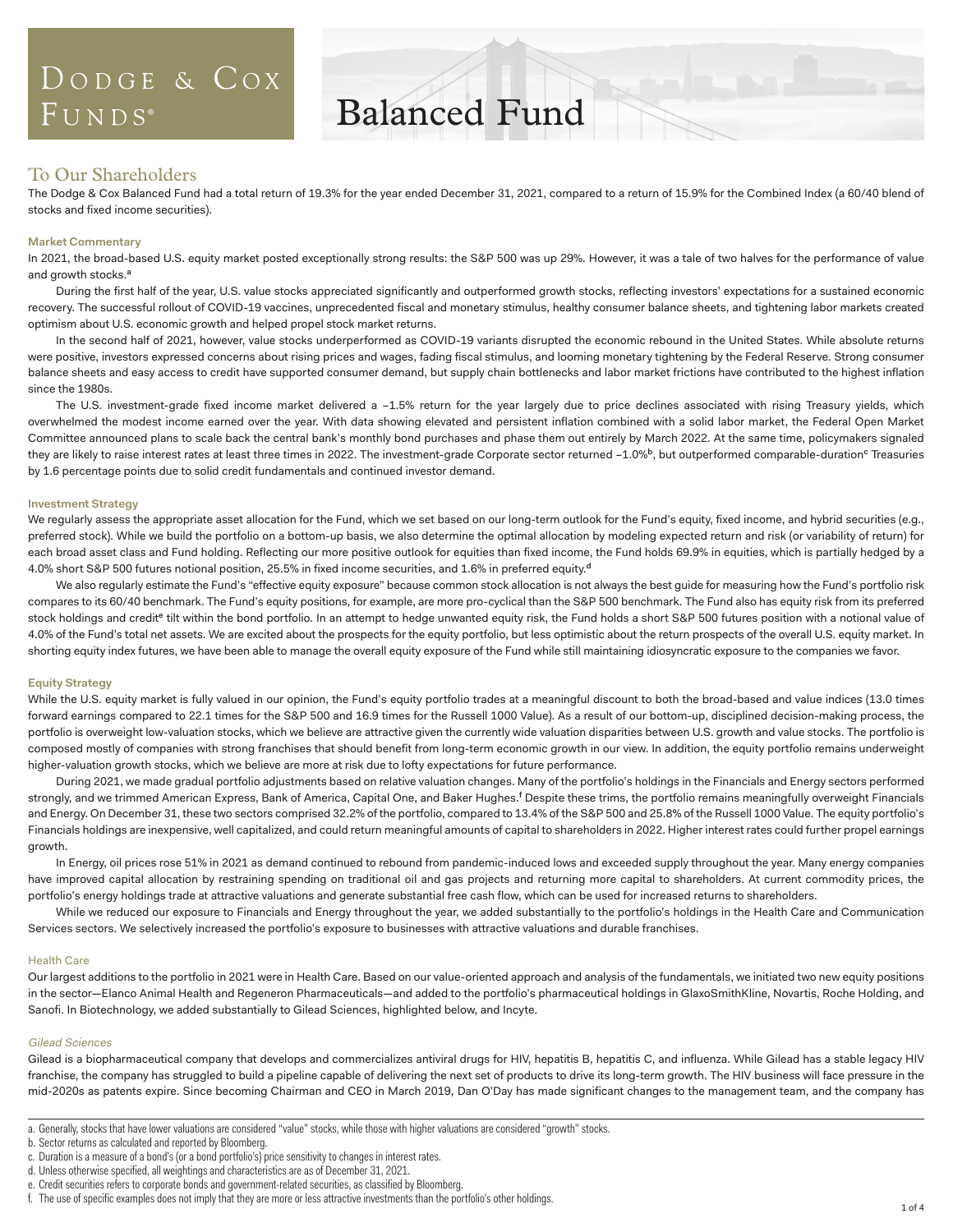invested aggressively to find products capable of generating growth outside of the legacy business. In September 2020, Gilead announced its acquisition of Immunomedics for \$21 billion. Immunomedics' most commercially promising asset is Trodelvy, a differentiated oncology drug that management hopes will become the cornerstone of Gilead's oncology franchise. At only nine times earnings, Gilead increases the portfolio's exposure to innovation at an attractive price. Gilead was 2.1% of the equity portfolio on December 31.

#### Communication Services

In Communication Services, the portfolio's holdings have demonstrated strong cash flow generation, high recurring revenues, and pricing power. In addition, their customers have utility-like demand for broadband services. We added meaningfully to Charter Communications, which exemplifies these attractive attributes.

#### Charter Communications

Charter (2.2% of the equity portfolio) is the second-largest cable operator in the United States, and has more than 27 million internet subscribers. We added to Charter based on its reasonable valuation and ability to generate cash flow, which has provided significant value to shareholders over the years via share repurchases. Over the last five years, Charter has returned over \$35 billion of capital to shareholders via share buybacks, and we believe substantial capital return will continue going forward. Cable is a business with significant barriers to entry, healthy free cash flow generation, reasonable long-term growth prospects, and consistent pricing power.

#### **Fixed Income Strategy**

Over the course of the year, we made a number of incremental adjustments to the fixed income portfolio. In the first half of the year, as credit valuations became more challenged, we trimmed a number of credit holdings that had performed well and reached what we viewed as their full valuation. As the year unfolded, we also grew increasingly confident in the economic recovery and the prospects for a "normalization" of interest rates, particularly long rates. We expressed this growing conviction by reducing the portfolio's duration, or interest rate sensitivity, to reflect our view that long-term interest rates are likely to rise by more than what is currently priced in the market.

#### The Credit Sector: Selectively Reducing Exposure at Rich Valuations

Credit trims within the portfolio were broad-based and bottom-up, but in our opinion, the individual securities generally exhibited some combination of a less compelling valuation, higher potential for volatility, or significant price risk given their long maturities. Examples of issuers we trimmed included Bank of America, Cox Communications, Exxon Mobil, and Wells Fargo.

Despite reducing the portfolio's credit exposure generally, we found a few idiosyncratic opportunities. For example, we added to T-Mobile U.S., the second largest wireless provider in the country, and in our opinion, an issuer with reasonably-priced securities and a solid foundation for credit improvement as the integration of Sprint's customers and network assets continues. We purchased the company's senior unsecured bonds (rated below investment grade) which we believe will perform well as the issuer's ratings profile migrates towards fully investment grade.

Corporate fundamentals and the macroeconomic backdrop remain sound in our view, but spreads price in a minimal margin of error in the face of elevated event risk and uncertainty related to virus developments and tightening monetary policy. While current valuation levels have tempered our enthusiasm for the credit sector generally, we believe the long-term total return prospects for a thoroughly researched portfolio of credit issuers are attractive, particularly relative to other investment-grade fixed income sectors.

#### The Securitized Sector: Incremental Adjustments to Bolster Portfolio Yield

We adjusted the portfolio's overall Agency<sup>g</sup> MBS weighting and composition over the course of 2021 as valuations and our assessment of fundamentals changed. With mortgage spreads fairly tight, particularly in the first half of the year, we modestly reduced the portfolio's Agency MBS weighting. At the same time, we sold certain highercoupon securities, which offer less prepayment protection, and we added a mix of lower-coupon, lower loan balance pools.

We did not make any significant changes to the portfolio's small position in AAA-rated asset-backed securities (ABS). The portfolio continues to hold floating rate ABS backed by 97% federally guaranteed student loans. These short-duration securities trade at attractive levels relative to ABS and MBS alternatives, and their floating rate coupon adds a defensive duration element to the portfolio.

#### Defensive Duration: Mitigating the Risk of Rising Rates over Time

We reduced the portfolio's duration modestly during the year, primarily by selling longer-duration Treasuries and buying shorter-duration ones with less price risk. This adjustment reflects our growing discomfort with assuming significant interest rate/duration risk at today's low yield levels given scarce income to offset price declines from even a small rise in interest rates. In our opinion, this represents an asymmetric and unfavorable tradeoff for fixed income investors.

Our Rates Group regularly produces base, down, and up scenarios for the evolution of rates. In our base case, we are roughly aligned with market expectations for the short to intermediate part of the curve, which reflects the Fed's hiking plans. However, we believe long-term interest rates are likely to rise by more than what is currently priced in the market. Given this outlook, we've positioned the portfolio in line with the Bloomberg U.S. Agg through the intermediate part of the yield curve, but underweight duration at the long end of the curve.

#### **In Closing**

We remain optimistic about the long-term outlook for our value-oriented Fund. While value stocks performed well in 2021, value has been out of favor for over a decade and large valuation disparities remain. In the coming years, we believe the equity portfolio is likely to benefit from higher interest rates and accelerating economic growth. Within the fixed income portfolio, we continue to seek opportunities to build yield through our bottom-up, research-driven investment approach.

We believe patience, persistence, and a long-term investment horizon are essential to investment success. We encourage our shareholders to take a similar view. Thank you for your continued confidence in our firm. As always, we welcome your comments and questions.

For the Board of Trustees,

Charles F. Pohl, Dana M. Emery, Dana M. Emery, Dana M. Emery, Dana M. Emery, D. 2004. Chairman **President** 

February 1, 2022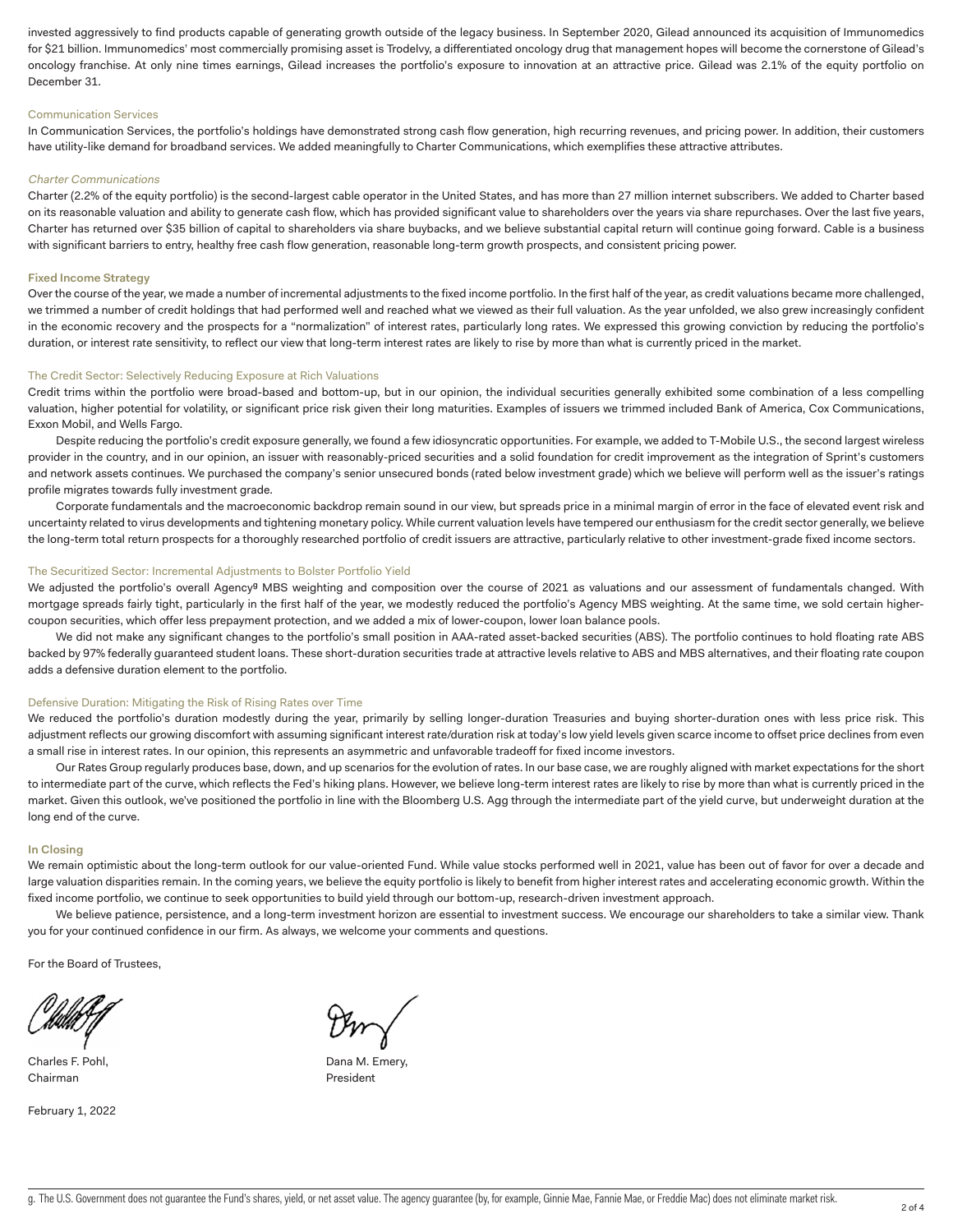TICKER SYMBOL DODBX

### DODGE & COX  $F$  UNDS<sup>®</sup>

# Balanced Fund

**Objectives**

The Fund seeks regular income, conservation of principal, and an opportunity for long-term growth of principal and income.

**Strategy**

The Fund invests in a diversified portfolio of equity securities and debt securities.

**Equity Investments:** The Fund typically invests in companies that, in Dodge & Cox's opinion, appear to be temporarily undervalued by the stock market but have a favorable outlook for long-term growth. Under normal circumstances, the Fund will invest no less than 25% and no more than 75% of its total assets in equity securities.

**Debt Investments:** The Fund invests primarily in investment-grade debt securities including government and government-related obligations, mortgage- and assetbacked securities, corporate and municipal bonds, and other debt securities. To a lesser extent, the Fund may also invest in below investment-grade debt securities. **Risks**

" The Fund is subject to market risk, meaning holdings in the Fund may decline in value for extended periods due to the financial prospects of individual companies or due to general market and economic conditions. The Fund also invests in individual bonds whose yields and market values fluctuate, so that your investment may be worth more or less than its original cost. Debt securities are subject to interest rate risk, credit risk, and prepayment and call risk, all of which could have adverse effects on the value of the Fund. Please read the prospectus for specific details regarding the Fund's risk profile.

**Asset Allocation**

| <b>General Information</b>            |          |
|---------------------------------------|----------|
| Net Asset Value Per Share             | \$109.41 |
| Total Net Assets (billions)           | \$15.3   |
| 2021 Expense Ratio                    | 0.52%    |
| Expense Ratio per 5/1/21 Prospectus   | 0.53%    |
| 2021 Portfolio Turnover               | 49%      |
| 30-Day SEC Yield <sup>(a)</sup>       | 1.35%    |
| Fund Inception                        | 1931     |
| No sales charges or distribution fees |          |

**Investment Manager:** Dodge & Cox, San Francisco. Managed by the U.S. Equity Investment Committee, whose nine members' average tenure at Dodge & Cox is 23 Unhedged Equity:(f) 65.9% Preferred Equity: 1.6% Fixed Income: 25.5% Hedged Equity:<sup>(b)</sup> 4.0% Net Cash & Other:<sup>(h)</sup> 3.0%

| years, and by the U.S. Fixed Income Investment Committee, whose eight members'<br>average tenure is 22 years. |            |                                  |      |  |  |  |
|---------------------------------------------------------------------------------------------------------------|------------|----------------------------------|------|--|--|--|
| Equity Investments $(71.5\%)$ <sup>(f)</sup>                                                                  | Fund       | Fixed Income Investments (25.5%) | Fund |  |  |  |
| Number of Companies                                                                                           | 73.        | Number of Credit Issuers         | 55   |  |  |  |
| Median Market Capitalization (billions) <sup>(c)</sup>                                                        | <b>S51</b> | Effective Duration (years)       | 4.8  |  |  |  |
| $Price-to-Farninos Ratio(c)(d)$                                                                               | 13 $0x$    |                                  |      |  |  |  |

| Non-U.S. Securities not in the S&P 500 <sup>(e)</sup> | 11.5% | Sector Diversification (%)         | Fund |
|-------------------------------------------------------|-------|------------------------------------|------|
|                                                       |       | U.S. Treasury                      | 5.2  |
|                                                       |       | Government-Related                 | 1.0  |
| Five Largest Sectors (%) <sup>(f)</sup>               | Fund  | Securitized                        | 10.9 |
| Financials                                            | 18.2  | Corporate                          | 8.4  |
| <b>Health Care</b>                                    | 15.5  |                                    |      |
| Information Technology                                | 13.3  | Credit Quality (%)(i)              | Fund |
| <b>Communication Services</b>                         | 10.3  | U.S. Treasury/Agency/GSE           | 14.3 |
| Energy                                                | 4.8   | AAA                                | 0.3  |
|                                                       |       | AA                                 | 1.4  |
|                                                       |       | A                                  | 0.8  |
| Ten Largest Equity Issuers (%)(f)(g)                  | Fund  | <b>BBB</b>                         | 6.0  |
| Wells Fargo & Co.                                     | 3.1   | <b>BB</b>                          | 2.8  |
| Charles Schwab Corp.                                  | 2.6   | B                                  | 0.0  |
| Alphabet, Inc.                                        | 2.5   | CCC                                | 0.0  |
| Sanofi (France)                                       | 2.5   |                                    |      |
| GlaxoSmithKline PLC (United Kingdom)                  | 2.4   | Five Largest Credit Issuers (%)(g) | Fund |
| Comcast Corp.                                         | 2.0   | Charter Communications, Inc.       | 0.5  |
| HP, Inc.                                              | 2.0   | Petroleos Mexicanos                | 0.5  |
| Fiserv, Inc.                                          | 1.9   | JPMorgan Chase & Co.               | 0.4  |
| Cigna Corp.                                           | 1.9   | Ford Motor Credit Co. LLC          | 0.4  |
| Capital One Financial Corp.                           | 1.8   | TC Energy Corp.                    | 0.4  |
|                                                       |       |                                    |      |

Market values for debt securities and preferred equity securities include accrued interest.

(a) SEC Yield is an annualization of the Fund's net investment income for the trailing 30-day period. Dividends paid by the Fund may be higher or lower than implied by the SEC Yield.

(b) The Fund holds a short S&P 500 futures position with a notional value of approximately -4.0% of the Fund's total net assets. This position is intended to reduce the exposure of the Fund's equity allocation to a general in the equity markets, but if the S&P 500 index increases in value, the position will cause a loss for the Fund, which could be in addition to losses suffered in respect to its stock holdings.

(c) Excludes the Fund's preferred equity securities. (d) Price-to-earnings (P/E) ratios are calculated using 12-month forward earnings estimates from third-party sources as of the reporting period. Estimates reflect a consensus of sell-side analyst estimates, which may lag a market conditions change.

(e) Non-U.S. stocks are U.S. dollar denominated.

(f) Includes direct and synthetic equity investments.

(a) The Fund's portfolio holdings are subject to change without notice. The mention of specific securities is not a recommendation to buy, sell, or hold any particular security and is not indicative of Dodge & Cox's curren trading activity.

(h) Net Cash & Other includes cash, short-term investments, unrealized gain (loss) on derivatives, receivables, and payables.

The credit quality distribution shown for the Fund is based on the middle of Moody's, S&P, and Fitch ratings, which is the methodology used by Bloomberg in constructing its indices. If a security is rated by only two agenc lower of the two ratings is used. Please note the Fund applies the highest of Moody's, S&P, and Fitch ratings to determine compliance with the quality requirements stated in its prospectus. The credit quality of the invest in the portfolio does not apply to the stability or safety of the Fund or its shares. 3 of 4